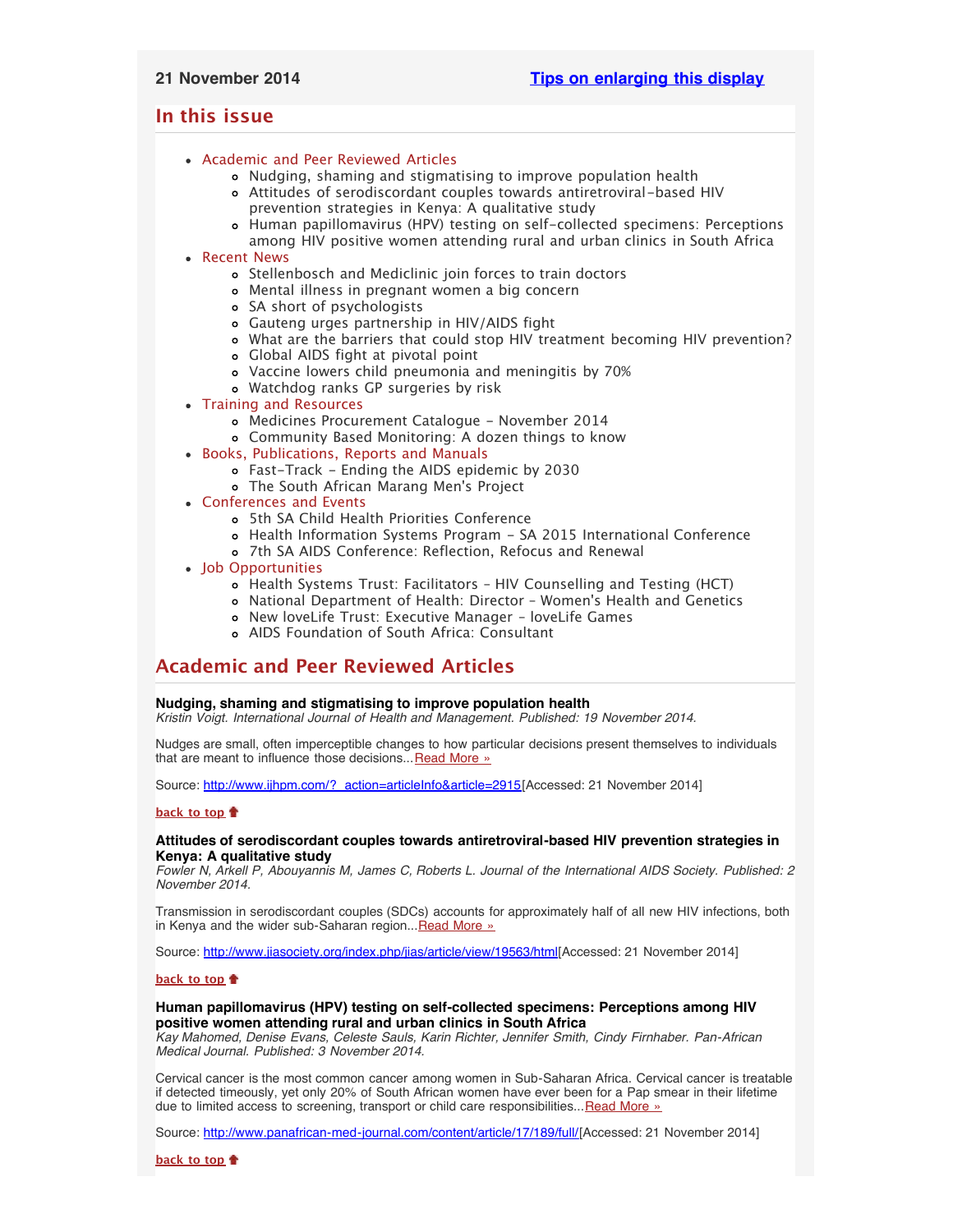# <span id="page-1-0"></span>**Recent News**

### <span id="page-1-1"></span>**Stellenbosch and Mediclinic join forces to train doctors**

*BDlive. Published: 18 November 2014.*

Private hospital group Mediclinic Southern Africa and Stellenbosch University's medical school on Monday announced a partnership for training undergraduate doctors, a development they say will help increase the number of doctors who can be produced in SA... [Read More »](http://www.hst.org.za/news/stellenbosch-and-mediclinic-join-forces-train-doctors)

Source: [http://www.bdlive.co.za/national/health/2014/11/18/stellenbosch-and-mediclinic-join-forces-to-train](http://www.bdlive.co.za/national/health/2014/11/18/stellenbosch-and-mediclinic-join-forces-to-train-doctors)[doctors\[](http://www.bdlive.co.za/national/health/2014/11/18/stellenbosch-and-mediclinic-join-forces-to-train-doctors)Accessed: 21 November 2014]

#### **[back to top](#page-0-4)**

## <span id="page-1-2"></span>**Mental illness in pregnant women a big concern**

*BDlive. Published: 18 November 2014.*

Pregnant women and new parents who have mental health issues can affect their children for years to come, but many effective treatments exist to help them cope, scientists say... [Read More »](http://www.hst.org.za/news/mental-illness-pregnant-women-big-concern)

Source: [http://www.bdlive.co.za/national/health/2014/11/18/mental-illness-in-pregnant-women-a-big](http://www.bdlive.co.za/national/health/2014/11/18/mental-illness-in-pregnant-women-a-big-concern)[concern](http://www.bdlive.co.za/national/health/2014/11/18/mental-illness-in-pregnant-women-a-big-concern)[Accessed: 21 November 2014]

#### **[back to top](#page-0-4)**

#### <span id="page-1-3"></span>**SA short of psychologists**

*Independent Online. Published: 13 November 2014.*

The Health Department is not doing quite as well as it thinks when it comes to mental health professionals... [Read More »](http://www.hst.org.za/news/sa-short-psychologists)

Source: [http://www.iol.co.za/news/politics/sa-short-of-psychologists-1.1779737\[](http://www.iol.co.za/news/politics/sa-short-of-psychologists-1.1779737)Accessed: 21 November 2014]

#### **[back to top](#page-0-4)**

#### <span id="page-1-4"></span>**Gauteng urges partnership in HIV/AIDS fight**

*SABC. Published: 19 November 2014.*

Gauteng Department of Health has rolled out a radical campaign themed Pasop to influence people's behaviour and attitude around diseases... [Read More »](http://www.hst.org.za/news/gauteng-urges-partnership-hivaids-fight)

Source: [http://www.sabc.co.za/news/a/eb3676804642435ab736f7a24e567654/Gauteng-urges-partnership-in-](http://www.sabc.co.za/news/a/eb3676804642435ab736f7a24e567654/Gauteng-urges-partnership-in-HIVAids-fight-20141119)[HIVAids-fight-20141119\[](http://www.sabc.co.za/news/a/eb3676804642435ab736f7a24e567654/Gauteng-urges-partnership-in-HIVAids-fight-20141119)Accessed: 21 November 2014]

#### **[back to top](#page-0-4)**

### <span id="page-1-5"></span>**What are the barriers that could stop HIV treatment becoming HIV prevention?** *aidsmap. Published: 12 November 2014.*

One of the key strategies involved in trying to bring an end to the HIV epidemic is to increase the proportion of HIV-positive people on antiretroviral therapy (ART)... [Read More »](http://www.hst.org.za/news/what-are-barriers-could-stop-hiv-treatment-becoming-hiv-prevention)

Source: [http://www.aidsmap.com/What-are-the-barriers-that-could-stop-HIV-treatment-becoming-HIV](http://www.aidsmap.com/What-are-the-barriers-that-could-stop-HIV-treatment-becoming-HIV-prevention/page/2919697/)[prevention/page/2919697/](http://www.aidsmap.com/What-are-the-barriers-that-could-stop-HIV-treatment-becoming-HIV-prevention/page/2919697/)[Accessed: 21 November 2014]

#### **[back to top](#page-0-4)**

# <span id="page-1-6"></span>**Global AIDS fight at pivotal point**

*BDlive. Published: 19 November 2014.*

In a report released ahead of World AIDS Day on December 1, UNAIDS said the global AIDS epidemic could be ended by 2030 if the world met a set of ambitious "fast-track" targets within the next five years... [Read More](http://www.hst.org.za/news/global-aids-fight-pivotal-point) [»](http://www.hst.org.za/news/global-aids-fight-pivotal-point)

Source: [http://www.bdlive.co.za/national/health/2014/11/19/global-aids-fight-at-pivotal-point\[](http://www.bdlive.co.za/national/health/2014/11/19/global-aids-fight-at-pivotal-point)Accessed: 21 November 2014]

#### **[back to top](#page-0-4)**

#### <span id="page-1-7"></span>**Vaccine lowers child pneumonia and meningitis by 70%** *Mail&Guardian. Published: 12 November 2014.*

A pneumococcal vaccine introduced into the government's immunisation programme in 2009 has reduced the incidence of pneumococcal disease, usually pneumonia or meningitis, in South African children under the age of two by almost 70%... [Read More »](http://www.hst.org.za/news/vaccine-lowers-child-pneumonia-and-meningitis-70)

Source: [http://mg.co.za/article/2014-11-12-vaccine-lowers-child-pneumonia-and-meningitis-by-70/\[](http://mg.co.za/article/2014-11-12-vaccine-lowers-child-pneumonia-and-meningitis-by-70/)Accessed: 21 November 2014]

**[back to top](#page-0-4)**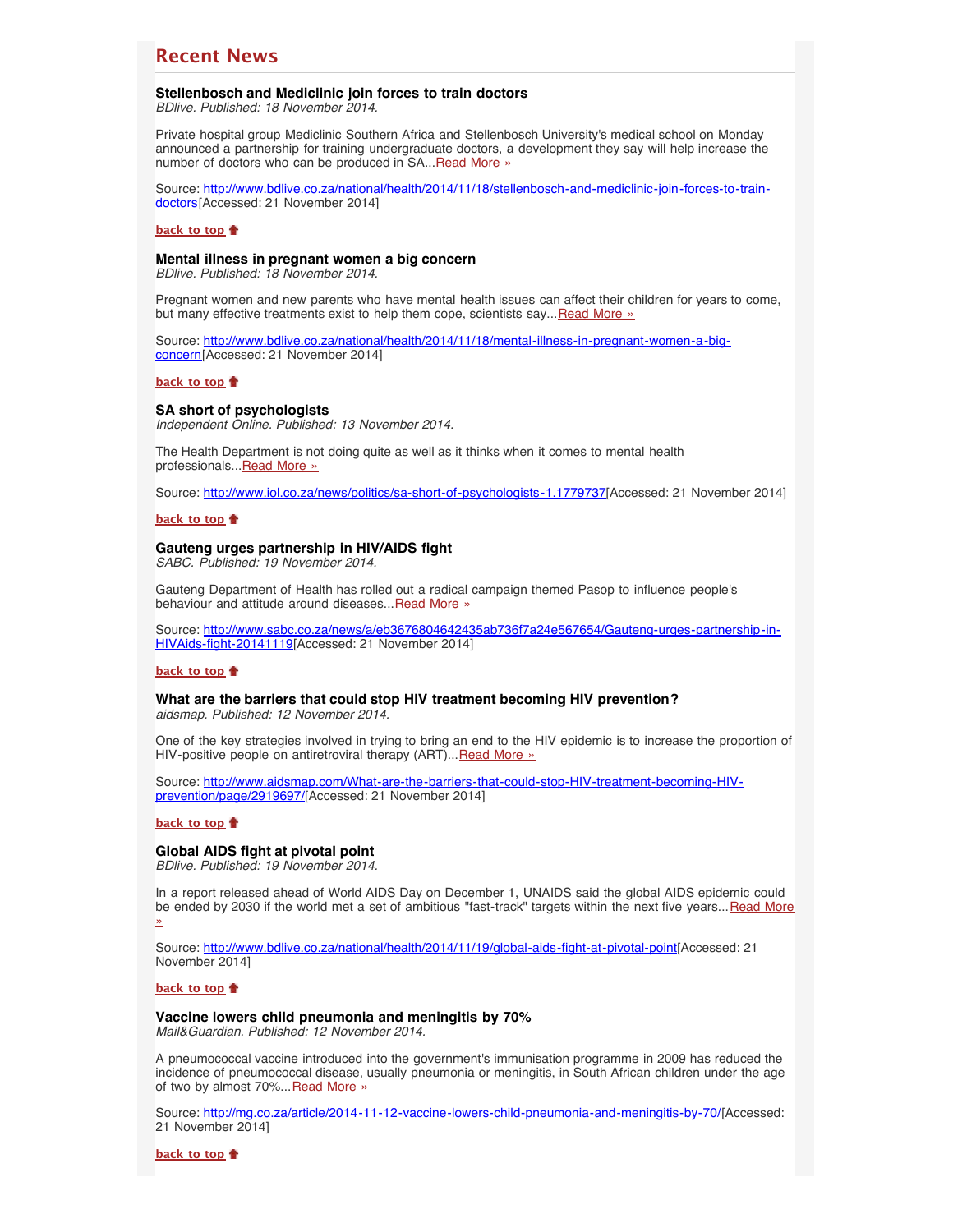## <span id="page-2-0"></span>**Watchdog ranks GP surgeries by risk**

*BBC. Published: 18 November 2014.*

Health watchdog the Care Quality Commission (CQC) has ranked almost every GP surgery in England in terms of risk of providing poor care... [Read More »](http://www.bbc.com/news/uk-30094255#)

Source: [http://www.bbc.com/news/uk-30094255#\[](http://www.bbc.com/news/uk-30094255#)Accessed: 21 November 2014]

#### **[back to top](#page-0-4)**

# <span id="page-2-1"></span>**Training and Resources**

### <span id="page-2-2"></span>**Medicines Procurement Catalogue - November 2014**

*SA National Department of Health*

The latest catalogue is available and contains up-to-date information on medicines which are available on contract ("tender"); items for which a call for retender has been issued by the Bid Evaluation Committee (BEC); the most recent prices for those products; and medicines that have been declared as a member of a therapeutic class. [Click Here>>](http://www.hst.org.za/publications/medicines-procurement-catalogue)

#### **[back to top](#page-0-4)**

# <span id="page-2-3"></span>**Community Based Monitoring: A dozen things to know**

*Soul City Institute*

This fact sheet, published by the Soul City Institute for Health and Development Communication as part of the Reducing Maternal and Child Mortality through Strengthening Primary Health Care in South Africa Programme (RMCH), outlines some of the key points about a community-based monitoring model which has been piloted under the RMCH project by the Soul City Institute in South Africa. [Click Here>>](http://www.hst.org.za/publications/community-based-monitoring-dozen-things-know)

#### **[back to top](#page-0-4)**

# <span id="page-2-4"></span>**Books, Publications, Reports and Manuals**

#### <span id="page-2-5"></span>**Fast-Track - Ending the AIDS epidemic by 2030** *UNAIDS*

The world is embarking on a Fast-Track strategy to end the AIDS epidemic by 2030. To reach this visionary goal after three decades of the most serious epidemic in living memory, countries will need to use the powerful tools available, hold one another accountable for results and make sure that no one is left behind. [Click Here»](http://www.unaids.org/en/resources/documents/2014/JC2686_WAD2014report)

#### **[back to top](#page-0-4)**

# <span id="page-2-6"></span>**The South African Marang Men's Project**

*HSRC*

To date, there is a dearth of surveillance data on the prevalence of HIV and associated risk behaviours among men who have sex with men (MSM) in South Africa. [Click Here»](http://www.hsrcpress.ac.za/product.php?productid=2328&cat=0&page=1&featured)

## **[back to top](#page-0-4)**

# <span id="page-2-7"></span>**Conferences and Events**

## <span id="page-2-8"></span>**5th SA Child Health Priorities Conference**

*When: 3-5 December 2014 Venue: University of the Free State, Bloemfontein, South Africa URL: [http://childhealthpriorities.co.za](http://childhealthpriorities.co.za/)*

The theme for this year's conference is: Closing the Gap. The conference will interest child health practitioners, paediatricians, allied health professionals, nurses, district clinical specialists, programme managers and anyone involved in the delivery of child health care or services.

**[back to top](#page-0-4)**

#### <span id="page-2-9"></span>**Health Information Systems Program - SA 2015 International Conference**

*When: 24-27 March 2015 Venue: Bloemfontein, South Africa URL: [http://www.hisp.org](http://www.hisp.org/)*

Over the last 20 years, the District Health Information System in South Africa and in many countries in Sub-Saharan Africa and Asia has evolved significantly from a paper based system to a web based system. The conference is expected to be a platform through which this evolution is explored and where best practices and lessons learned are being shared.

#### **[back to top](#page-0-4)**

<span id="page-2-10"></span>**7th SA AIDS Conference: Reflection, Refocus and Renewal** *When: 9-12 June 2015*